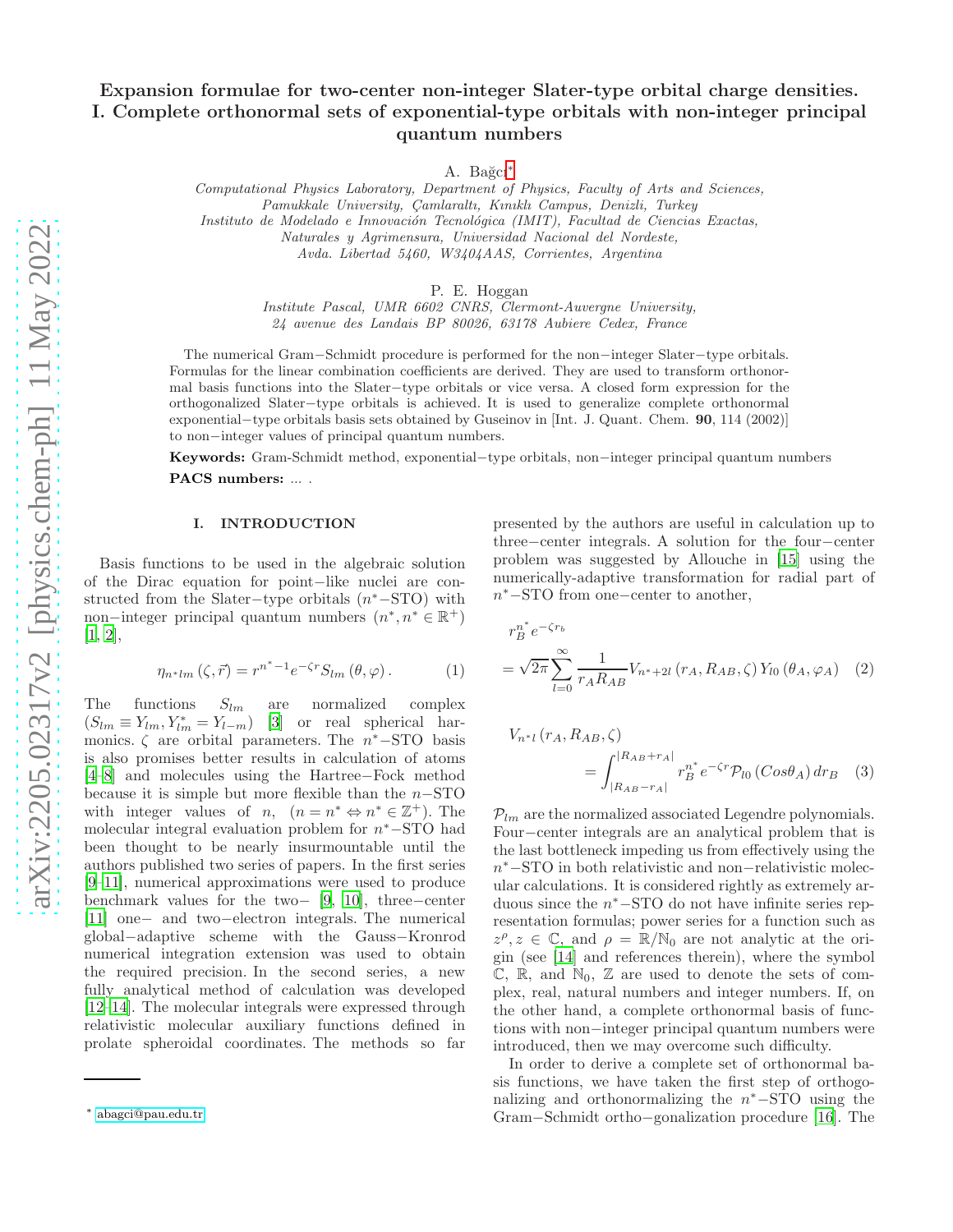resulting expressions are used to derive a closed form expression for the linear combination coefficients of translation for  $\eta_{n^*lm}$  into orthonormalized  $n^*$ -STO ( $\chi_{n^*lm}$ ) or visa versa. These relationships are then used to generalize the  $\chi_{n^*lm}$  to Guseinov's complete orthonormal sets of exponential orbitals [\[17](#page-4-12)] but this time with non−integer principal quantum numbers. Note that, Guseinov in [\[17](#page-4-12)] followed a similar route to generalize his early work on the orthonormalized  $n-\text{STO}$  [\[18\]](#page-4-13).

# II. THE NUMERICA GRAM−SCHMIDT PROCEDURE FOR THE TRANSLATION OF  $\chi_{n^*lm}$  INTO  $\eta_{n^*lm}$

The following recurrence relationships [\[16\]](#page-4-11) are used to numerically calculate the  $\chi_{n*lm}$  using the non–orthogonal but normalized  $\eta_{n*lm}$ ,

$$
\chi_p = \mathfrak{N}_p \left[ \eta_p - \sum_{q=1}^{p-1} \mathfrak{w}_{qp} \chi_p. \right] \tag{4}
$$

projecting  $\eta_r$  into the Eq.[\(4\)](#page-1-0) the  $\mathfrak{w}_{qp}$  are calculated through recurrence relationships as,

$$
\mathfrak{w}_{rp} = \mathfrak{N}_p \left[ w_{rp} - \sum_{q=1}^{p-1} \mathfrak{w}_{pq} w_{rq} \right],\tag{5}
$$

where,

$$
\mathfrak{w}_{rp} = \int \eta_r^* \chi_p dV,\tag{6}
$$

$$
w_{rp} = \int \eta_r^* \eta_p dV,\tag{7}
$$

and,

$$
\mathfrak{N}_p = \sqrt{\frac{1}{1 - \sum_{q=1}^{p-1} \mathfrak{w}_{qp}^2}}.
$$
 (8)

Note that, the Eq. [\(5\)](#page-1-1) are useful when a large set of orthonormalized basis functions is needed.

The linear combination coefficients arising in the translation of  $\chi_{n^*lm}$  into  $\eta_{n^*lm}$ ,

$$
\chi_p = \sum_{q=1}^p a_{pq} \eta_q,\tag{9}
$$

are numerically calculated as,

$$
a_{rp} = \mathfrak{N}_p \sum_{q=p}^{r-1} \mathfrak{w}_{qr}^* a_{qp}.
$$
 (10)

Here,  $r > p$ ,  $\{r, p\}$  stand to represent the positions of elements in a vector set. The initial conditions are given

as,  $\mathfrak{N}_1 = 1$ ,  $\chi_1 = \eta_1$ ,  $\mathfrak{w}_{21} = w_{21}$ ,  $a_{pp} = 1$  for any values of p. The inverse transformation between  $\chi_p$  and  $\eta_p$ ;

$$
\eta_p = \sum_{q=1}^p \tilde{a}_{pq} \chi_q,\tag{11}
$$

<span id="page-1-2"></span>
$$
\tilde{a}_{pq} = \frac{a_{pq}}{\mathfrak{N}_p}.\tag{12}
$$

Using the Eqs.  $(4-12)$  $(4-12)$ , it is always possible to derive analytical relationships for any different static shell structure, with fixed values of  $\varepsilon$  and regular increment for  $n^*$ . Else, the numerically obtained linear combination coefficients are always available to be used for the transformation between the chosen basis function and its orthonormalized form.

<span id="page-1-0"></span>For the translation of  $\eta_p$  in terms of the  $\chi_p$  at a displaced center the following formulas are derived which, can be used in both analytical and numerical calculations;

$$
\eta_{n_p^* l_p m_p}(\zeta, \vec{r_a})
$$
\n
$$
= \sum_{n'^* = n_1^*}^{n_N} \sum_{l' = l_1}^{l_p} \sum_{m' = m_1}^{m_p} A_{n_p^* l_p m_p, n'^* l' m'}(\zeta, \zeta', \vec{R})
$$
\n
$$
\times \chi_{n'^* l' m'}(\zeta', \vec{r_b}), \quad (13)
$$

<span id="page-1-1"></span>where,

<span id="page-1-4"></span>
$$
A_{n_p^*l_p m_p, n'^*l'm'} \left( \zeta, \zeta', \vec{R} \right)
$$
  
= 
$$
\int \eta_{n_p^*l_p m_p}^* \left( \zeta, \vec{r}_a \right) \chi_{n'^*l'm'} \left( \zeta', \vec{r}_b \right) dV, \quad (14)
$$

and,

<span id="page-1-3"></span>
$$
A_{n_p^*l_p m_p, n'^*l'm'}\left(\zeta, \zeta', \vec{R}\right) = \sum_{n''^* = n'^*}^{N} a_{n'^*n''^*}
$$

$$
\times \int \eta_{n_p^*l_p m_p}^*\left(\zeta, \vec{r}_a\right) \eta_{n''^*l''m''}\left(\zeta', \vec{r}_b\right) dV. \quad (15)
$$

 $\vec{R} = \vec{R}_{ab} = \vec{r}_a - \vec{r}_b$  is the internuclear distance vector. The vectors  $\vec{r}_a$ ,  $\vec{r}_b$  are the radius vectors of electron with respect to nuclear labels a, b.  $\{n_N^*, l_N, m_N\}$  represents the principal, angular momentum and magnetic quantum numbers of the last element of a vector set, respectively. N is the upper limit of summation. The two−center overlap integrals in the Eq. [\(15\)](#page-1-3) are expressed in terms of molecular auxiliary functions defined in the prolate spheroidal coordinates. They can be calculated by using the methods presented in [\[9,](#page-4-5) [14](#page-4-9)]. The computer program code [\[19\]](#page-4-14) written by one of the authors in the Julia programming language is available to used for calculation of relativistic molecular auxiliary functions.

The Gram−Schmidt procedure allows to calculate the linear combination coefficients by recurrence relationships. This may be more advantageous in terms of CPU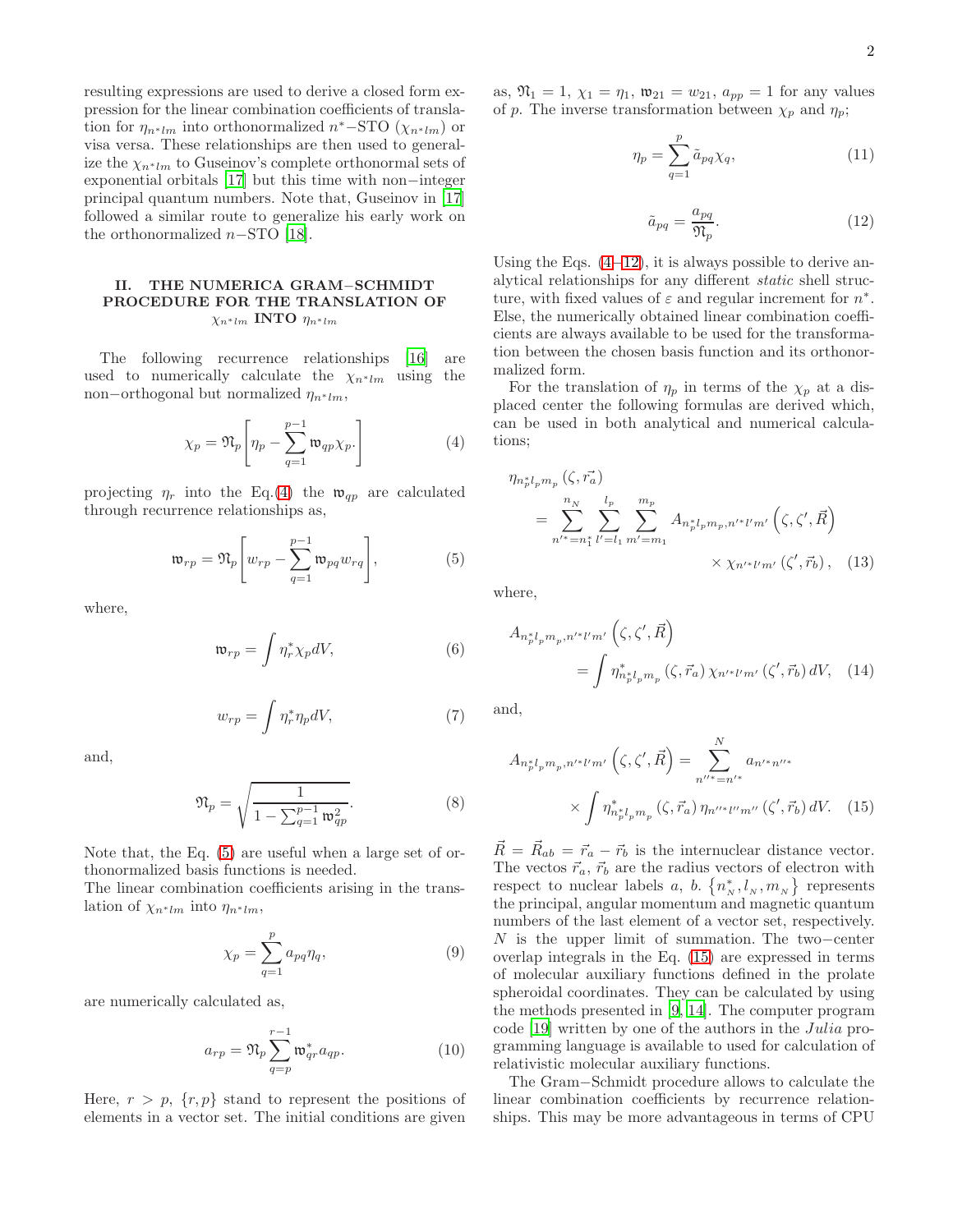time when the values of quantum numbers are predetermined. Variationaly optimized values of  $n^*$  in molecular calculations however, may require a closed form expression for an orthonormal basis to be used. Considering the atomic shell structure for electron configuration, the Gram−Schmidt's procedure leads to the following analytical expression for the complete orthonormal sets of basis with non−integer principal quantum number.

# III. COMPLETE ORTHONORMAL SETS OF EXPONENTIAL-TYPE ORBITALS WITH NON−INTEGER PRINCIPAL QUANTUM NUMBERS

The resulting  $\chi_{n^*lm}$  obtained via the Gram–Schmidt procedure results in the following linear combination coefficients;

the coefficients for transformation of  $\chi_{n^*lm}$  to the  $\eta_{n^*lm}$ ,

$$
a_{n*n'*}^{\varepsilon l} = (-1)^{n'^* - l - \varepsilon - 1} \left[ F_{n'^* + l + \varepsilon + 1} \left( n^* + l + \varepsilon + 1 \right) \right]
$$
  
 
$$
\times F_{n'^* - l - \varepsilon - 1} \left( n^* - l - \varepsilon - 1 \right)
$$
  
 
$$
\times F_{n'^* - l - \varepsilon - 1} \left( 2n'^* \right) \right]^{1/2}, \quad (16)
$$

and, conversely,

$$
\tilde{a}_{n^{*}n'^{*}}^{\varepsilon l} (-1)^{n'^{*}-l-\varepsilon-1} \left[ \frac{1}{F_{n^{*}-l-\varepsilon-1} (2n^{*})} \times F_{n'^{*}+l+\varepsilon+1} (n^{*}+l+\varepsilon+1) \right]
$$
\n
$$
\times F_{n'^{*}-l-\varepsilon-1} (n^{*}-l-\varepsilon-1) \right]^{1/2} . \quad (17)
$$

The quantity  $F_s(n) = \frac{\Gamma[n+1]}{\Gamma[s+1]\Gamma[n-s+1]}$  is the binomial coefficient.  $\Gamma[x+1]$  are the gamma functions. The transformations between  $\chi_{n*lm}$  and the  $\eta_{n*lm}$  are given as,

$$
\chi_{n^*lm}(\zeta,\vec{r}) = \sum_{n'^*=l+\varepsilon+1}^{n^*} a_{n^*n'^*}^{\varepsilon l} \eta_{n'^*lm}(\zeta,\vec{r}),\qquad(18)
$$

$$
\eta_{n^*lm}(\zeta,\vec{r}) = \sum_{n'^* = l+\varepsilon+1}^{n^*} \tilde{a}_{n^*n'}^{el} \chi_{n'^*lm}(\zeta,\vec{r}) \tag{19}
$$

The relationships given above are the special case of complete sets of exponential−type orbitals with non−integer

principal quantum number  $(\Psi_{n*lm}^{\alpha\varepsilon})$  for  $\alpha=0$ . Their general form is defined as,

$$
a_{n^*n'^*}^{\alpha \in l} = (-1)^{n'^* - l - \varepsilon - 1}
$$

$$
\times \left[ \frac{\Gamma[n'^* + l + \varepsilon + 2]}{(2n^*)^{\alpha} \Gamma[n'^* + l + \varepsilon + 2 - \alpha]} \right]
$$

$$
\times F_{n'^* + l + \varepsilon + 1 - \alpha} (n^* + l + \varepsilon + 1 - \alpha)
$$

$$
F_{n'^* - l - \varepsilon - 1} (n^* - l - \varepsilon - 1) F_{n' * - l - \varepsilon - 1} (2n'^*) \right]^{1/2}, \quad (20)
$$

$$
\tilde{a}_{n*n'*}^{\alpha\epsilon l} = (-1)^{n'^* - l - \epsilon - 1}
$$
\n
$$
\times \left[ \frac{(2n'^*)^{\alpha} \Gamma[n^* + l + \epsilon + 2 - \alpha]}{\Gamma[n^* + l + \epsilon + 2]F_{n^* - l - \epsilon - 1} (2n^*)} \right]
$$
\n
$$
\times F_{n'^* + l + \epsilon + 1 - \alpha} (n^* + l + \epsilon + 1 - \alpha)
$$
\n
$$
\times F_{n'^* - l - \epsilon - 1} (n^* - l - \epsilon - 1) \right]^{1/2} . \tag{21}
$$

The transformations between  $n^*$ –STO and the  $\Psi^{\alpha \varepsilon}$  are given as,

$$
\Psi_{n*lm}^{\alpha\varepsilon}(\zeta,\vec{r}) = \sum_{n'^*=l+\varepsilon+1}^{n^*} a_{n^*n'^*}^{\alpha\varepsilon l} \eta_{n'^*lm}(\zeta,\vec{r}),\qquad(22)
$$

$$
\eta_{n^*lm}(\zeta,\vec{r}) = \sum_{n'^*=l+\varepsilon+1}^{n^*} \tilde{a}_{n^*n'^*}^{\alpha\varepsilon l} \Psi_{n'^*lm}^{\alpha\varepsilon}(\zeta,\vec{r})\,. \tag{23}
$$

Finally, the complete sets of orthonormal exponential−type orbitals based on the generalized Laguerre polynomials are determined by the following closed form expression,

$$
\Psi_{n*lm}^{\alpha\varepsilon}(\zeta,\vec{r}) = \mathcal{N}_{n*1}^{\alpha\varepsilon}(\zeta) (2\zeta r)^{l+\varepsilon} e^{-\zeta r} \times L_{n*+l+\varepsilon+1-\alpha}^{2l+2\varepsilon+2-\alpha} (2\zeta r) \mathcal{S}_{l+\varepsilon m}(\theta,\varphi), \quad (24)
$$

$$
\mathcal{N}_{n^{*}l}^{\alpha\varepsilon}(\zeta)
$$
  
=  $(-1)^{\alpha-2\epsilon} \left[ \frac{(2\zeta)^3 \Gamma[n^* - l - \varepsilon]}{(2n^*)^{\alpha} \left[ \Gamma[n^* + l + \varepsilon + 2 - \alpha] \right]^3} \right]^{1/2}.$  (25)

 $L_q^p(x)$  are the generalized Laguerre polynomials.

The  $\Psi_{n*lm}^{\alpha\varepsilon}$  is better to be represented in terms of generalized Laguerre polynomials defined in standard convention. In this case, the term  $(-1)^{\alpha-2\varepsilon}$  is eliminated from both normalization coefficient and Laguerre polynomials,

$$
\mathcal{L}_{q-p}^{p}(x) = \frac{(-1)^{p}}{\Gamma[q+1]} L_{q}^{p}(x).
$$
 (26)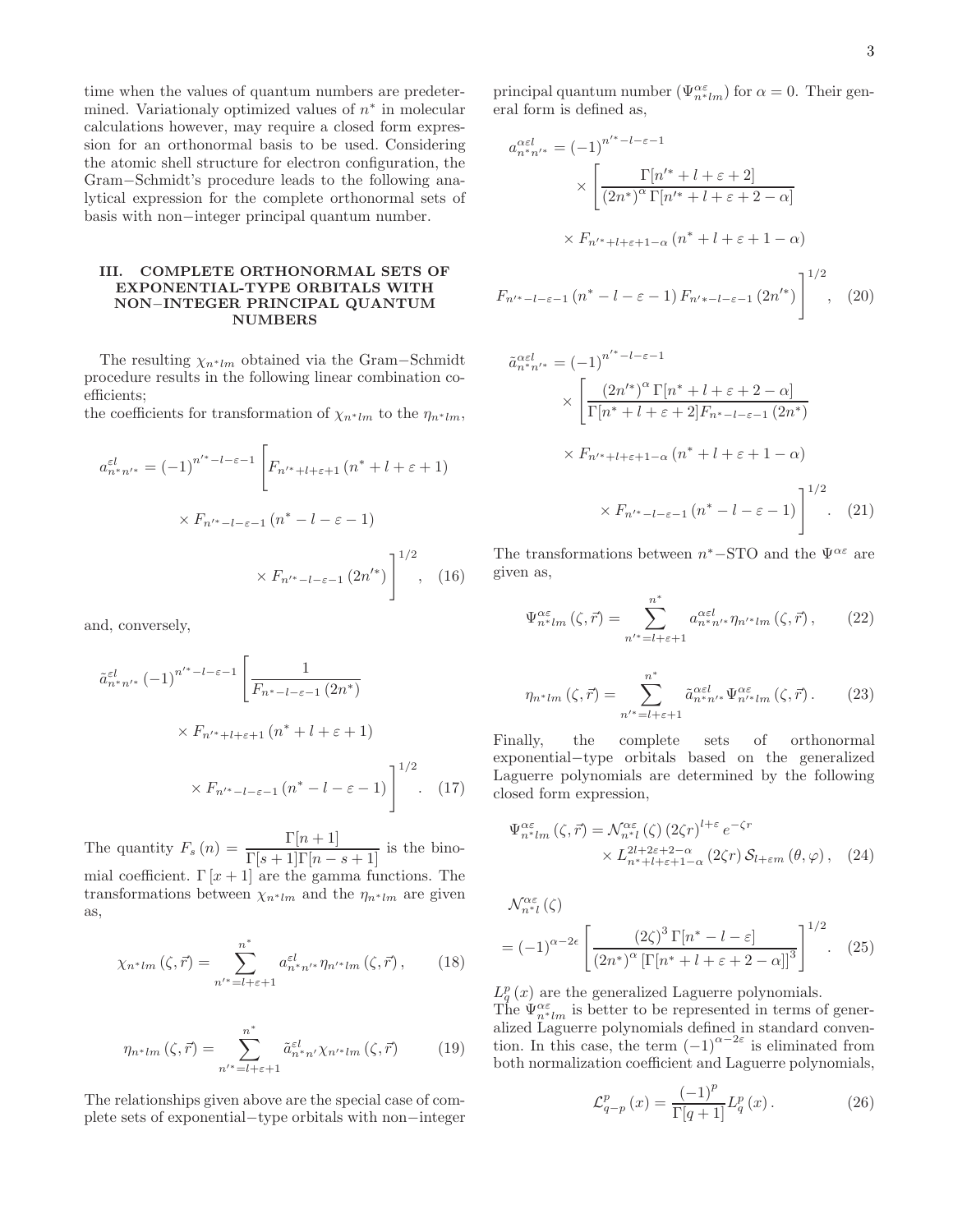with,

$$
\mathcal{L}_q^p(x) = \frac{\Gamma[p+q+1]}{\Gamma[p+1]\Gamma[q+1]} {}_1F_1[-q; p+1, x].
$$
 (27)

 $_1F_1$  are the confluent hypergeometric functions. Thus,

$$
\Psi_{n*lm}^{\alpha\varepsilon}(\zeta,\vec{r}) = N_{n*l}^{\alpha\varepsilon}(\zeta) (2\zeta r)^{l+\varepsilon} e^{-\zeta r} \times \mathcal{L}_{n*-\varepsilon-l-1}^{2l+2\varepsilon+2-\alpha} (2\zeta r) \mathcal{S}_{l+\varepsilon m}(\theta,\varphi).
$$
 (28)

 $S_{l^*m}$  are fully normalized spherical harmonics of non−integer degree. The associated Legendre polynomials constituting the spherical harmonics can be expressed in a hyper−geometric series with an infinite number of terms as [\[20\]](#page-4-15) (see also references therein),

$$
S_{l^*m}(\theta, \varphi)
$$
  
= 
$$
\frac{1}{\sqrt{\pi (1 + \delta_{m0})}} \mathcal{P}_{l^*m}(\cos \theta) \begin{cases} \cos |m|\varphi \\ \sin |m|\varphi \end{cases}
$$
, (29)

$$
\mathcal{P}_{l^*m}(x) = \frac{1}{2^m m!} \frac{\Gamma(l^* + m + 1)}{\Gamma(l^* - m + 1)} \left(1 - x^2\right)^{m/2} \times \sum_{k=0}^{\infty} c_k \left(\frac{1 - x}{2}\right)^k.
$$
 (30)

The coefficients  $c_k$  are calculated by recursive formula:

$$
c_k = \frac{(m-l+k-1)(m+l+k)}{k(m+k)}c_{k-1},
$$
 (31)

with,  $c_0 = 1$ . The normalization constants  $N_{n^*l}^{\alpha \varepsilon}(\zeta)$  in the  $\Psi_{n^*lm}^{\alpha\varepsilon}$  are determined as follows,

$$
N_{n*l}^{\alpha\varepsilon}(\zeta) = \left[ \frac{(2\zeta)^3 \Gamma n^* - \varepsilon - l]}{(2n^*)^{\alpha} \Gamma n^* + \varepsilon + l + 2 - \alpha} \right]^{1/2}, \quad (32)
$$

and,  $\alpha \in \mathbb{R}$ ,  $(-\infty < \alpha < 3)$ .

In order to discuss the physical properties of the  $\Psi^{\alpha\varepsilon}_{n*lm}\left(\zeta,\vec{r}\right)$  and compare it with its integer form it is more handy to write separately the orthonormality relationships for radial part of  $\Psi_{n*lm}^{\alpha\varepsilon}(\zeta,\vec{r})$  and  $\Psi_{n*lm}^{\alpha\varepsilon}(\zeta,\vec{r})$ , respectively.

The radial parts of the  $\Psi_{n*lm}^{\alpha\varepsilon}(\zeta,\vec{r})$  are orthonormal with respect to the weight function  $\left(\frac{n'^{*}}{\zeta r}\right)^{\alpha}$  as,

$$
\int R_{n^{*}l}^{\alpha \varepsilon^{*}}(\zeta,r) \left(\frac{n'^{*}}{\zeta r}\right)^{\alpha} R_{n'^{*}l}^{\alpha \varepsilon}(\zeta,r) dV = \delta_{n^{*}n'^{*}}.\tag{33}
$$

Here, the  $\varepsilon$  parameter on the right and left hand–side of the  $R_{n*lm}^{\alpha\varepsilon}(\zeta,r)$  should be same.  $\Psi_{n*lm}^{\alpha\varepsilon}(\zeta,\vec{r})$  are orthonormal with respect to the weight function  $\left(\frac{n'^{*}}{\zeta r}\right)^{\alpha}$  as well but the parameter  $\varepsilon$  is now free.

$$
\int \Psi_{n^*lm}^{\alpha \varepsilon^*} (\zeta, \vec{r}) \left( \frac{n'^*}{\zeta r} \right)^{\alpha} \Psi_{n'^*l'm'}^{\alpha \varepsilon'} (\zeta, \vec{r}) dV
$$

$$
= \delta_{n^*n'^*} \delta_{ll'} \delta_{mm'} \delta_{\varepsilon \varepsilon'}. \quad (34)
$$

Here,  $\varepsilon = l^* \pm \lfloor l^* \rfloor$ ,  $n^* - l^* - 1 \ge 0$  and  $(-1 < \varepsilon < 1)$ . The  $\Psi_{n^*lm}^{\alpha\varepsilon}(\zeta,\vec{r})$  can also be derived from the generalization of solution for the radial Schrödinger−like differential equation in atomic units (a. u.) [\[21\]](#page-4-16) with the noninteger values of n and l,  $n^* = n + \varepsilon$ ,  $l^* = l + \varepsilon$ :

$$
\frac{d^{2}R(x)}{dr^{2}} + \frac{2}{R(x)} - \frac{(l^{*})(l^{*} + 1)}{r^{2}}R(x) - \frac{1}{(n^{*})^{2}}R(x) = 0, \quad (35)
$$

The solution is,

$$
R_{nl}(x) = N_{nl}^{\varepsilon}(\zeta) \left(2\zeta x\right)^{l+\varepsilon+1} e^{-\zeta x} \mathcal{L}_{n-l-1}^{2l+2\varepsilon+1} \left(2\zeta x\right), \tag{36}
$$

 $\zeta = \frac{1}{\zeta}$  $\frac{1}{n^*}$ .

Fundamental commutation relations in theory of angular momentum leads to the eigen−functions of squared total angular momentum operator  $\hat{L}^2$  and its component  $\hat{L}_z$  to produce integer values for  $l, m$ . Extend these quantum numbers to non−integer values is an interesting problem that has been widely studied in the literature [\[22,](#page-4-17) [23\]](#page-4-18). Spherical harmonics with these non−integer values of  $l, m$  might be interpreted as intermediary states visited by an orbiting electron. Completeness for the derived  $\Psi_{n*lm}^{\alpha\varepsilon}(\zeta,\vec{r})$  via the Gram–Schmidt's procedure indeed is required such modification. The main interest of the present study on the other hand is to produce an expansion approximation for the  $n^* - STO$  which may be useful in the evaluation of the multi−center integrals. The theory for the fractional angular momentum quantum numbers is out of the scope of this paper. The integer values of  $l, m$  are also accessible to be used in our problem since the spherical harmonics are orthonormal and, they are still useful in the expansion formulae. The orthonormality relationship with  $\varepsilon = \varepsilon'$  in the Eq. [\(34\)](#page-3-0) is still valid. In this case,  $n^* = n + \varepsilon$ ,  $0 \le l \le n - 1$ ,  $-l \leq m \leq l$ .

The numerically obtained expansion formulas in Eqs.[\(13](#page-1-4)–[15\)](#page-1-3) for the translation of an  $n^* - STO$  thus, analytically avaliable to be derived in terms of the  $\Psi_{n*lm}^{\alpha\varepsilon}\left(\zeta,\vec{r}\right)$  at a displaced center,

$$
\eta_{n_p^* l_p m_p}(\zeta, \vec{r_a})
$$
\n
$$
= \sum_{n'^* = n_1^*}^{n_N} \sum_{l' = l_1}^{l_p} \sum_{m' = m_1}^{m_p} \mathcal{A}_{n_p^* l_p m_p, n'^* l' m'}^{\alpha \varepsilon} (\zeta, \zeta', \vec{R})
$$
\n
$$
\times \Psi_{n'^* l' m'}^{\alpha \varepsilon}(\zeta', \vec{r_b}), \quad (37)
$$

where,

<span id="page-3-0"></span>
$$
\mathcal{A}_{n_p^* l_p m_p, n'^* l'^* m'}^{\alpha \varepsilon} \left( \zeta, \zeta', \vec{R} \right)
$$
  
= 
$$
\int \eta_{n_p^* l_p m_p}^* \left( \zeta, \vec{r}_a \right) \Psi_{n'^* l'^* m'}^{\alpha \varepsilon} \left( \zeta', \vec{r}_b \right) dV. \quad (38)
$$